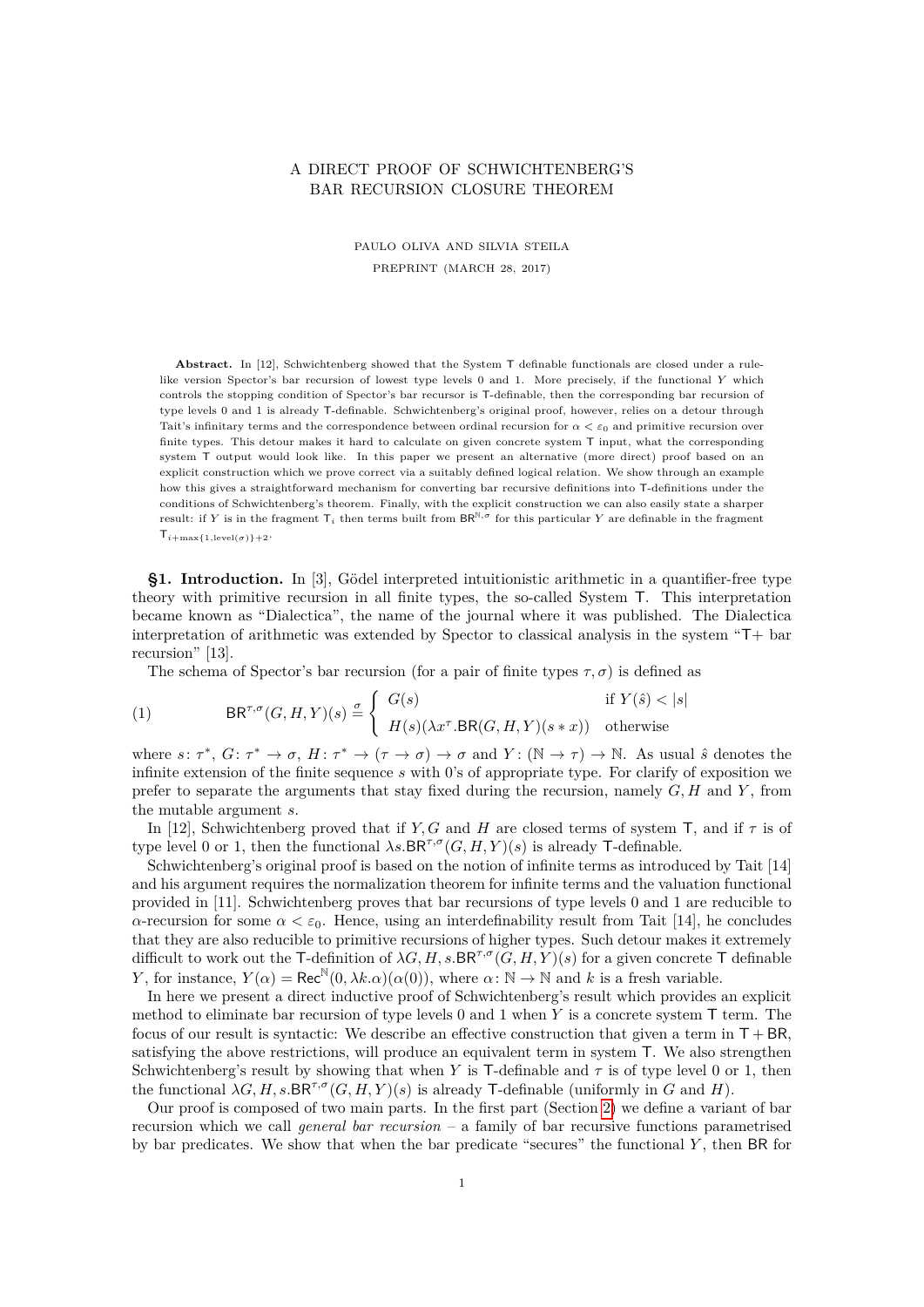that *Y* can be defined from the general bar recursion. In the second part (Section [3\)](#page-4-0) we present the main construction: Given a T-definable *Y* , we can T-define a general bar recursion for a bar predicate which secures *Y*. The construction of the term which corresponds to the given  $T + BR$ term is syntactic, as its definition is by induction on the structure of the input term. The proof of equivalence is carried out in intuitionistic Heyting arithmetic in all finite types **HA***<sup>ω</sup>* . One can, however, also view the result model-theoretically, by looking at models of **HA***<sup>ω</sup>* . Our result establishes that restricted bar-recursive terms have a denotation which falls within the subset of T-definable elements.

1.1. Spector's bar recursion. The finite types are defined inductively, where  $\mathbb N$  is the basic finite type,  $\tau_0 \to \tau_1$  is the type of functions from  $\tau_0$  to  $\tau_1$ , and  $\tau_0^*$  is the type of finite sequences whose elements are of type  $\tau_0$ . Note that we have, for convenience, enriched the type system with the type of finite sequences. As usual, we often write  $\tau_1^{\tau_0}$  for the type  $\tau_0 \to \tau_1$ .

System T [3, 13] consists of the simply typed *λ*-calculus with natural numbers (0 and Succ) and the recursor  $\text{Rec}^{\rho}$ , for each finite type  $\rho$ , together with the associated equations:

(2) 
$$
\operatorname{Rec}^{\rho}(a, f)(n) \stackrel{\rho}{=} \begin{cases} a & \text{if } n = 0 \\ f(m, \operatorname{Rec}^{\rho}(a, f)(m)) & \text{if } n = \operatorname{Succ}(m) \end{cases}
$$

where *a*: *ρ* and  $f: \mathbb{N} \to \rho \to \rho$ . When translating bar recursive terms into system T terms we will also make use of a definitional extension of T with finite products  $\tau \times \sigma$ . When  $s: \tau$  and  $t: \sigma$  we write  $\langle s; t \rangle$  for the element of type  $\tau \times \sigma$ .

As usual, N has type level 0; the type level of  $\rho \to \eta$  is the maximum between the type level of *ρ* plus 1 and the type level of *η*; the type level of  $\tau \times \sigma$  is the maximum between the type level of *τ* and the type level of *σ*; the type level of  $\tau^*$  is the type level of *τ*. We write level(*τ*) for the type level of *τ*. The fragment of **T** where the recursor  $\text{Rec}^{\rho}$  is restricted to types *ρ* with level(*ρ*)  $\leq i$  is denoted T*<sup>i</sup>* .

DEFINITION 1.1 (Spector's bar recursion). For each pair of types  $\tau$ ,  $\sigma$ , let  $\mathcal{BR}^{\tau,\sigma}$  be the universal formula

$$
\mathcal{BR}^{\tau,\sigma}(\xi,G,H,Y) \stackrel{\text{def}}{=} \forall s^{\tau^*} \left\{ \begin{array}{ccc} Y(\hat{s}) < |s| & \to & \xi(G,H,Y)(s) \stackrel{\sigma}{=} G(s) \\ & \wedge & & \\ Y(\hat{s}) \geq |s| & \to & \xi(G,H,Y)(s) \stackrel{\sigma}{=} H(s)(\lambda x^{\tau}.\xi(G,H,Y)(s*x)) \end{array} \right\}
$$

The extension of system T with Spector's bar recursion consists of adding to the language of T a family of constants  $BR^{\tau,\sigma}$ , for each pair of finite types  $\tau,\sigma$ , together with the defining axioms  $\forall G, H, Y \, \mathcal{BR}^{\tau, \sigma}(\mathsf{BR}^{\tau, \sigma}, G, H, Y)$ . We speak of Spector bar recursion of type level *i* when  $\tau$  has type level *i*.

When we omit an argument of  $\mathcal{BR}^{\tau,\sigma}(\xi, G, H, Y)$  we will assume it is universally quantified, e.g.

$$
\mathcal{BR}^{\tau,\sigma}(\xi,G) \stackrel{\text{def}}{=} \forall H, Y \mathcal{BR}^{\tau,\sigma}(\xi,G,H,Y)
$$
  

$$
\mathcal{BR}^{\tau,\sigma}(\xi) \stackrel{\text{def}}{=} \forall G, H, Y \mathcal{BR}^{\tau,\sigma}(\xi,G,H,Y)
$$

We will also use *named parameters* in order to instantiate a particular parameter, e.g. if *t* is a term having the same type as *Y* then

$$
\mathcal{BR}^{\tau,\sigma}(\mathsf{BR}^{\tau,\sigma},Y=t) \stackrel{\text{def}}{=} \forall G, H \mathcal{BR}^{\tau,\sigma}(\mathsf{BR}^{\tau,\sigma},G,H,t)
$$

Finally, when clear from the context we will omit the superscript types, and write simply  $\beta \mathcal{R}$ .

*Remark* 1.2 (Related work)*.* A previous analysis by Kreisel (see e.g. [13]), together with the reduction provided by Howard [4], guarantees that system T is not closed under the bar recursion rule when *τ* has type level greater or equal to 2. Diller [2] presented a reduction of bar recursion to *α*-recursion for some bounded ordinal *α*, while Howard [5, 6] provided an ordinal analysis of the constant of bar recursion of type level 0. Kreuzer [8] refined Howard's ordinal analysis of bar recursion in terms of Grzegorczyk's hierarchy. In [7], Kohlenbach generalised Schwichtenberg's result by showing that if  $Y[\vec{x}, \vec{f}]$ : N is a term with variables  $\vec{x}$  of type level 0 and  $\vec{f}$  of type level 1, then the bar recursive functional of type level 0 provided by *Y* , is T-definable. Kohlenbach's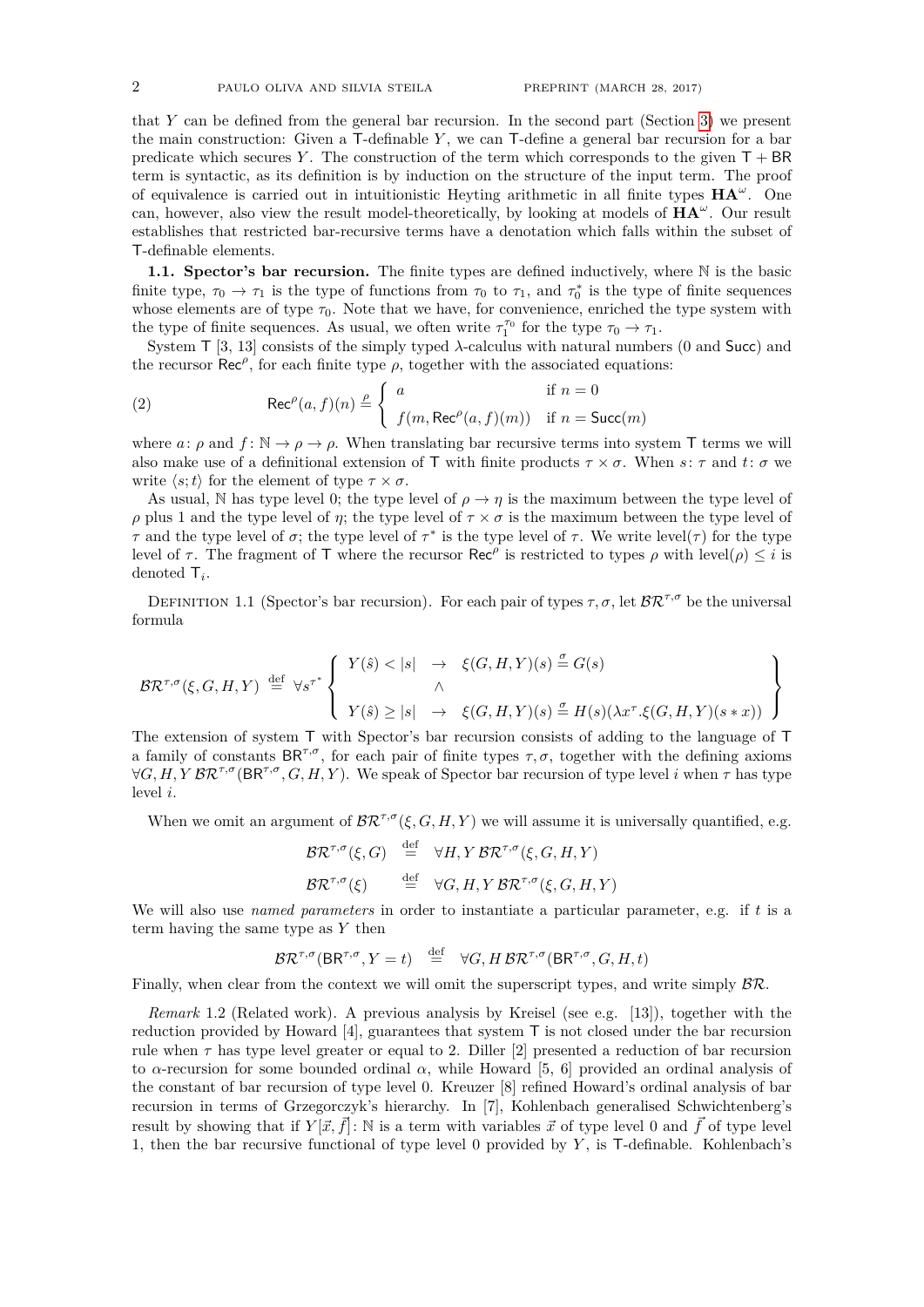argument is based on the observation that in Schwichtenberg's result no restrictions are put on the type  $\sigma$ , hence it is possible to relativize Schwichtenberg's proof where *Y* is allowed to contains parameters of type levels 0 and 1 in system T. The same argument can be carried over to our construction below.

NOTATION 1.3. Throughout the paper we adopt the following conventions:

- We use  $\tau$ ,  $\sigma$ ,  $\rho$ ,  $\eta$  to denote finite types.
- We write  $a: \tau$  or  $a^{\tau}$  to indicate that  $a$  is a term of type  $\tau$ .
- A tuple of variables  $x_1, \ldots, x_n$  will be denoted by  $\vec{x}$ .
- The term  $0^{\tau}$  denotes the standard inductively defined zero object of type  $\tau$ .
- Given a finite sequence  $s: \tau^*, \hat{s}: \mathbb{N} \to \tau$  denotes the extension of *s* with infinitely many  $0^{\tau}$ .
- For any finite sequence  $s: \tau^*$  and any  $x: \tau$ ,  $s * x$  denotes appending  $x$  to  $s$ .
- For any finite sequences  $s, s' : \tau^*, s * s'$  denotes their concatenation.
- Given  $s: \tau^*$  and an infinite sequence  $\alpha: \tau^{\mathbb{N}}$ , we also write  $s * \alpha$  to denote their concatenation.
- For any infinite sequence  $\alpha: \mathbb{N} \to \tau$ ,  $\bar{\alpha}n$  denotes the finite sequence  $\langle \alpha(0), \ldots, \alpha(n-1) \rangle$ . We also use the same notation for finite sequences  $s: \tau^*$  when  $n \leq |s|$ .

<span id="page-2-0"></span>**§2. General Bar Recursion.** Let us start by observing that if  $Y : (\mathbb{N} \to \mathbb{N}) \to \mathbb{N}$  is a constant function then bar recursion for such *Y* is T-definable, for any types  $\tau$ ,  $\sigma$ .

<span id="page-2-3"></span>LEMMA 2.1 ( $\mathbf{HA}^{\omega}$ ). For each  $\tau, \sigma$ , let  $i = \max\{1 + \text{level}(\tau), \text{level}(\sigma)\}\$ , there is a closed term

$$
\Psi \colon \mathbb{N} \to (\tau^\ast \to \sigma) \to (\tau^\ast \to (\tau \to \sigma) \to \sigma) \to \tau^\ast \to \sigma
$$

*in*  $\mathsf{T}_i$  *such that for all*  $k: \mathbb{N}$  *we have*  $\mathcal{BR}(\Psi(k), Y = \lambda \alpha. k)$ *.* 

PROOF. We need to show that  $\Psi(k)$  satisfies the equation

$$
\Psi(k)(G,H)(s) \stackrel{\sigma}{=} \begin{cases} G(s) & \text{if } |s| > k \\ H(s)(\lambda x^\tau \cdot \Psi(k)(G,H)(s*x)) & \text{if } |s| \le k \end{cases}
$$

for all *G, H* and *s*. First define the functional

<span id="page-2-2"></span> $\varphi \colon (\tau^* \to \sigma) \to (\tau^* \to (\tau \to \sigma) \to \sigma) \to \mathbb{N} \to \tau^* \to \sigma$ 

by primitive recursion as

(3) 
$$
\varphi(G,H)(n) \stackrel{\text{def}}{=} \begin{cases} G & \text{if } n = 0 \\ \lambda s^{\tau^*}. H(s) (\lambda x^{\tau}.\varphi(G,H)(n-1)(s*x)) & \text{if } n > 0. \end{cases}
$$

Then, using  $\varphi$ , define the functional  $\Psi$  by cases as

<span id="page-2-1"></span>(4) 
$$
\Psi(k)(G,H) \stackrel{\text{def}}{=} \begin{cases} G & \text{if } |s| > k \\ \lambda s^{\tau^*} \cdot \varphi(G,H)(k+1-|s|)(s) & \text{if } |s| \leq k. \end{cases}
$$

Clearly the functional  $\Psi$  is T-definable, and only requires primitive recursion of type  $\tau^* \to \sigma$ , so it is in fact definable in  $\mathsf{T}_i$  for  $i = \max\{1 + \text{level}(\tau), \text{level}(\sigma)\}\$ . It remains for us to prove that  $\Psi(k)(G, H)$  satisfies the above mentioned equation.

Let  $k, G, H$  and  $s$  be fixed. If  $|s| > k$  then

$$
\Psi(k)(G,H)(s) \stackrel{(4)}{=} G(s).
$$

 $\mathcal{L}$ 

When  $|s| \leq k$ , we distinguish two cases. If  $(\dagger) |s| = k$  then

$$
\Psi(k)(G,H)(s) \stackrel{(4)}{=} \varphi(G,H)(k+1-|s|)(s)
$$
  
\n
$$
\stackrel{(5)}{=} \varphi(G,H)(1)(s)
$$
  
\n
$$
\stackrel{(3)}{=} H(s)(\lambda x^{\tau}.\varphi(G,H)(0)(s*x))
$$
  
\n
$$
\stackrel{(4)}{=} H(s)(\lambda x^{\tau}.G(s*x))
$$
  
\n
$$
\stackrel{(4)}{=} H(s)(\lambda x^{\tau}.\Psi(k)(G,H)(s*x)).
$$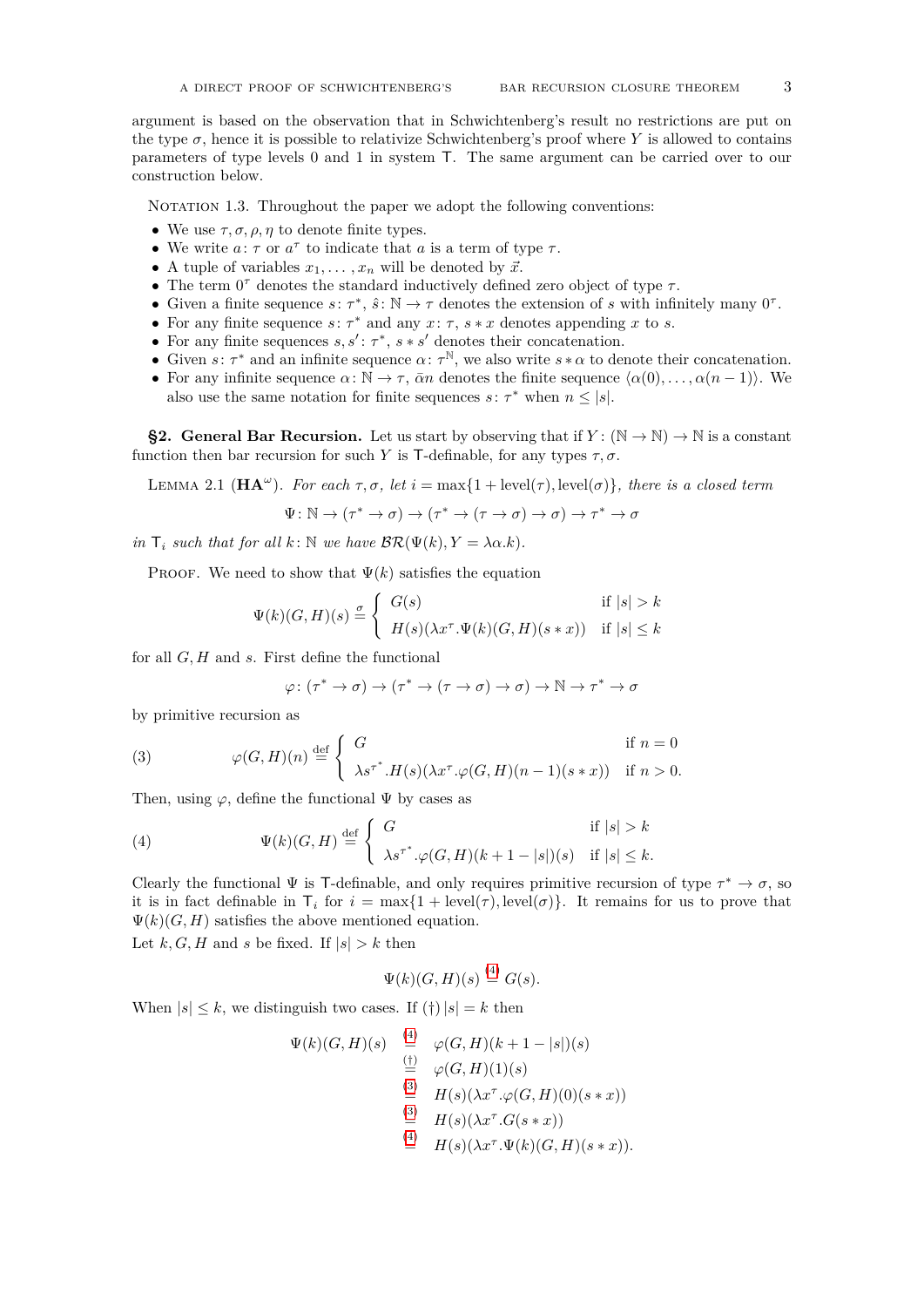$\overline{a}$ 

If  $|s| < k$ , we have

$$
\Psi(k)(G,H)(s) \stackrel{\text{(4)}}{=} \varphi(G,H)(k+1-|s|)(s) \n\stackrel{\text{(3)}}{=} H(s)(\lambda x.\varphi(G,H)(k+1-|s|-1)(s*x)) \n= H(s)(\lambda x.\varphi(G,H)(k+1-|s*x|)(s*x)) \n\stackrel{\text{(4)}}{=} H(s)(\lambda x.\Psi(k)(G,H)(s*x)).
$$

A predicate  $S(s^{\tau^*})$  is called a *bar* if it satisfies the following three conditions:

- (*i*) *Decidable*:  $\forall s^{\tau^*}(S(s) \lor \neg S(s))$
- $(iii)$  *Bar*:  $\forall \alpha^{\tau^{N}} \exists n^{N} S(\bar{\alpha}n)$
- $(iii)$  *Monotone*:  $\forall s^{\tau^*}, t^{\tau^*}(S(s) \rightarrow S(s*t))$

We now introduce a variant of Spector's bar recursion, which we call *general bar recursion*. These are parametrised by a bar predicate  $S(s^{\tau^*})$ .

DEFINITION 2.2 (General bar recursion). For each pair of types  $\tau$ ,  $\sigma$ , and a bar predicate  $S(s^{\tau^*})$ , let  $\mathcal{GBR}_{S}^{\tau,\sigma}$  be the formula

(5) 
$$
\mathcal{GBR}_{S}^{\tau,\sigma}(\xi, G, H) \stackrel{\text{def}}{=} \forall s^{\tau^{*}} \left\{ \begin{array}{ccc} S(s) & \rightarrow & \xi(G, H)(s) \stackrel{\sigma}{=} G(s) \\ \wedge & & \\ \neg S(s) & \rightarrow & \xi(G, H)(s) \stackrel{\sigma}{=} H(s)(\lambda x^{\tau} \cdot \xi(G, H)(s * x)) \end{array} \right\}
$$

where  $\xi: (\tau^* \to \sigma) \to (\tau^* \to (\tau \to \sigma) \to \sigma) \to \tau^* \to \sigma$ .

When clear from the context we will omit the superscript types, writing simply  $\mathcal{GBR}_S$  instead of  $\mathcal{GBR}_S^{\tau,\sigma}$ . And once again, we write  $\mathcal{GBR}_S(\xi)$  as a shortcut for  $\forall G, H \mathcal{GBR}_S(\xi, G, H)$ .

DEFINITION 2.3. We say that a bar *S secures*  $Y: \tau^{\mathbb{N}} \to \mathbb{N}$  if for all  $s^{\tau^*}$ 

$$
S(s) \Rightarrow \lambda \beta. Y(s * \beta) \text{ is constant.}
$$

<span id="page-3-2"></span>THEOREM 2.4  $(\mathbf{HA}^{\omega})$ . Let  $\tau, \sigma$  be fixed, and  $i = \max\{1 + \text{level}(\tau), \text{level}(\sigma)\}\$ . Let also  $t: \tau^{\mathbb{N}} \to \mathbb{N}$ *be a fixed closed term in*  $\mathsf{T}_i$ *. There is a*  $\mathsf{T}_i$ *-term*  $\Phi^t$  *such that for any bar S securing t* 

$$
\mathcal{GBR}_S(\Delta) \quad \Rightarrow \quad \mathcal{BR}(\Phi^t(\Delta), Y = t)
$$

Proof. Let *t* be fixed and assume (†) *S* is a bar securing *t*. First, define the construction

<span id="page-3-1"></span>
$$
\mathcal{H}^t \colon (\tau^* \to \sigma) \to (\tau^* \to (\tau \to \sigma) \to \sigma) \to \tau^* \to (\tau \to \sigma) \to \sigma
$$

as

(6) 
$$
\mathcal{H}^t(G,H)(s)(f^{\tau \to \sigma}) \stackrel{\text{def}}{=} \begin{cases} G(s) & \text{if } t(\hat{s}) < |s| \\ H(s)(f) & \text{otherwise,} \end{cases}
$$

and let  $\Phi^t$  be the  $\mathsf{T}_i$ -definable term:

(7) 
$$
\Phi^t(\Delta)(G,H)(s) \stackrel{\text{def}}{=} \Delta(\lambda s'.\Psi(t(\widehat{s'}))(G,H)(s'),\mathcal{H}^t(G,H))(s)
$$

where  $\Psi$  is the construction given in the proof of Lemma [2.1](#page-2-3) and  $\Delta$  has type

<span id="page-3-0"></span>
$$
(\tau^* \to \sigma) \to (\tau^* \to (\tau \to \sigma) \to \sigma) \to \tau^* \to \sigma.
$$

Suppose  $\Delta$  is such that ( $\sharp$ )  $\mathcal{GBR}_S(\Delta)$ . We must show  $\mathcal{BR}(\Phi^t(\Delta), Y = t)$ . First we must show that if  $t(\hat{s}) < |s|$  then  $\Phi^t(\Delta) = G(s)$ . So we assume  $t(\hat{s}) < |s|$  and consider two cases (using the decidability of the bar):

If  $S(s)$  then

$$
\Phi^t(\Delta)(G, H)(s) \stackrel{\text{(7)}}{=} \Delta(\lambda s'.\Psi(t(\widehat{s'}))(G, H)(s'), \mathcal{H}^t(G, H))(s)
$$
  
\n
$$
\stackrel{\text{(12.1)}}{=} \Psi(t\hat{s})(G, H)(s)
$$
  
\n
$$
\stackrel{\text{(12.1)}}{=} G(s)
$$

whereas if  $\neg S(s)$ , then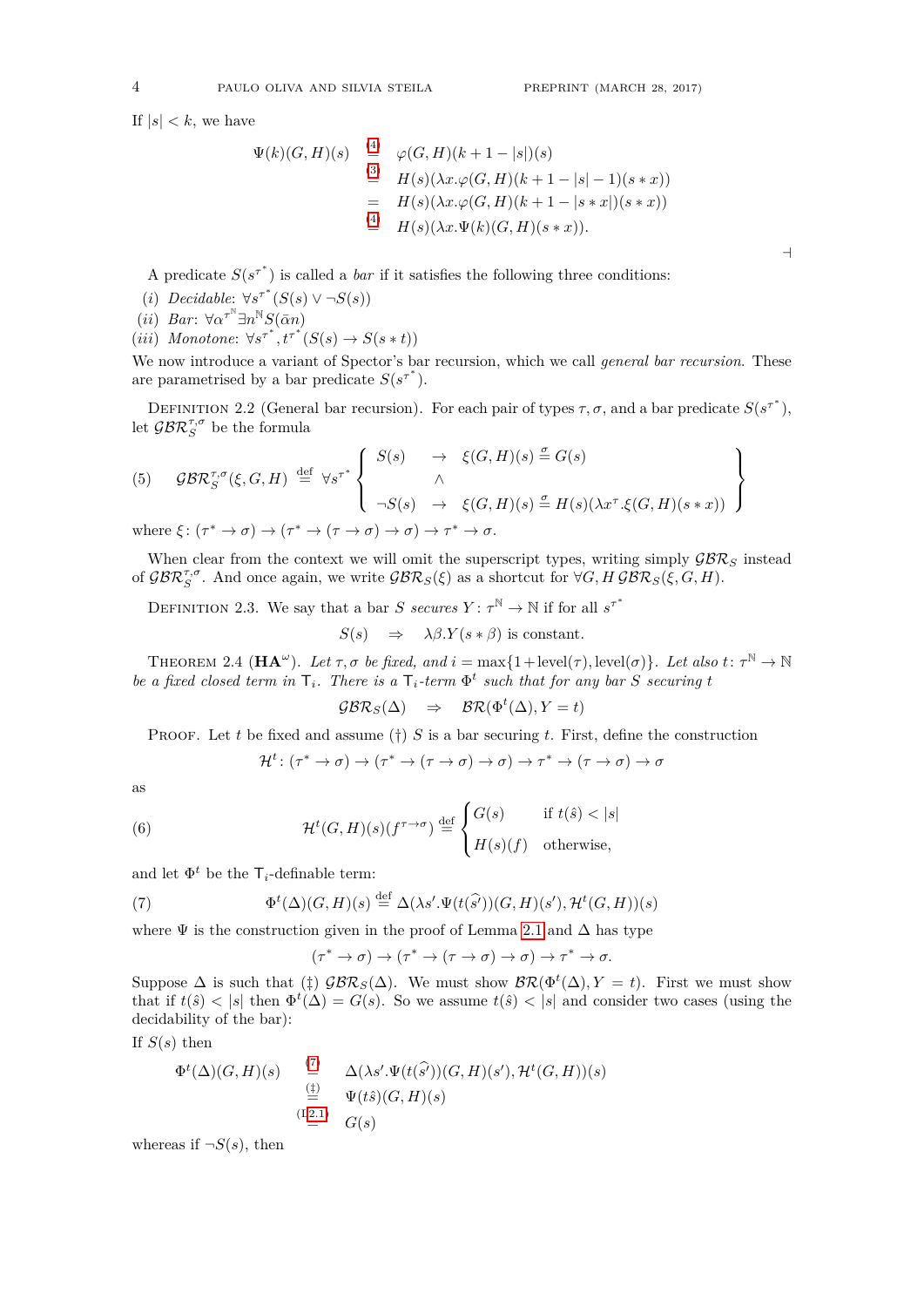A DIRECT PROOF OF SCHWICHTENBERG'S BAR RECURSION CLOSURE THEOREM 5

$$
\Phi^t(\Delta)(G, H)(s) \stackrel{(7)}{=} \Delta(\lambda s'.\Psi(t(\widehat{s'}))(G, H)(s'), \mathcal{H}^t(G, H))(s)
$$
  
\n
$$
\stackrel{(1)}{=} \mathcal{H}^t(G, H)(s)
$$
  
\n
$$
\stackrel{(6)}{=} G(s).
$$

Secondly, we must show that when  $t(\hat{s}) \geq |s|$  then

$$
\Phi^t(\Delta)(G, H)(s) = H(s)(\lambda x. \Phi^t(\Delta)(G, H)(s * x)).
$$

Again we assume  $t(\hat{s}) \geq |s|$  and consider two cases:

If  $S(s)$  then, by our assumption (†),  $\lambda \beta \cdot t(s * \beta)$  is constant, and in particular (\*)  $t(\widehat{s * x}) = t(\widehat{s})$ . By monotonicity of the bar we also have  $S(s * x)$ . Hence

$$
\Phi^t(\Delta)(G, H)(s) \stackrel{(7)}{=} \Delta(\lambda s'.\Psi(t(\widehat{s'}))(G, H)(s), \mathcal{H}^t(G, H))(s)
$$
  
\n
$$
\stackrel{(4)}{=} \Psi(t(\widehat{s}))(G, H)(s)
$$
  
\n
$$
\stackrel{L2.1}{=} H(s)(\lambda x.\Psi(t(\widehat{s}))(G, H)(s * x))
$$
  
\n
$$
\stackrel{(*)}{=} H(s)(\lambda x.\Psi(t(\widehat{s * x}))(G, H)(s * x))
$$
  
\n
$$
\stackrel{(4)}{=} H(s)(\lambda x.\Delta(\lambda s'.\Psi(t(\widehat{s'}))(G, H)(s'), \mathcal{H}^t(G, H))(s * x))
$$
  
\n
$$
\stackrel{(7)}{=} H(s)(\lambda x.\Phi^t(\Delta)(G, H)(s * x)).
$$

Otherwise, if  $\neg S(s)$  then

$$
\Phi^{t}(\Delta)(G,H)(s) \stackrel{(7)}{=} \Delta(\lambda s'.\Psi(t(\widehat{s'}))(G,H)(s'), \mathcal{H}^{t}(G,H))(s)
$$
  
\n
$$
\stackrel{(1)}{=} \mathcal{H}^{t}(G,H)(s)(\lambda x.\Delta(\lambda s'.\Psi(t(\widehat{s'}))(G,H)(s'), \mathcal{H}^{t}(G,H))(s * x))
$$
  
\n
$$
\stackrel{(7)}{=} \mathcal{H}^{t}(G,H)(s)(\lambda x.\Phi^{t}(\Delta)(G,H)(s * x))
$$
  
\n
$$
\stackrel{(6)}{=} H(s)(\lambda x.\Phi^{t}(\Delta)(G,H)(s * x)).
$$

<span id="page-4-0"></span>**§3. Main Result.** We have just shown that Spector's bar recursion, when *Y* is a fixed T-term *t*, is T-definable in the general bar recursion for any predicate *S* securing *t*. We will now prove that for  $\tau = \mathbb{N}$  or  $\tau = \mathbb{N} \to \mathbb{N}$  and for any fixed term  $t[\alpha]$ , there exists some predicate *S* securing the closed term  $\lambda \alpha t[\alpha]$  such that there is a T-definable functional which satisfies the general bar recursion equation  $\mathcal{GBR}_S$ . For the rest of the section, let  $\tau$  and  $\sigma$  be fixed.

DEFINITION 3.1. For each finite type  $\eta$  we associate inductively a new finite type  $\eta^{\circ}$  as:

$$
N^{\circ} = (\tau^{N} \to N) \times ((\tau^{*} \to \sigma) \to (\tau^{*} \to (\tau \to \sigma) \to \sigma) \to \tau^{*} \to \sigma)
$$
  

$$
(\rho_{0} \to \rho_{1})^{\circ} = \rho_{0}^{\circ} \to \rho_{1}^{\circ}
$$

Since terms  $t$  of type  $\mathbb{N}^{\circ}$  in fact consist of a pair of functionals, we will use the terminology

•  $Val_t: \tau^{\mathbb{N}} \to \mathbb{N}$  for the first component of *t*, and

•  $B_t: (\tau^* \to \sigma) \to (\tau^* \to (\tau \to \sigma) \to \sigma) \to \tau^* \to \sigma$  for the second component, so that  $t = \langle Val_t; B_t \rangle$ .

<span id="page-4-1"></span>LEMMA 3.2.  $level(\eta^{\circ}) = 2 + max\{1 + level(\tau), level(\sigma)\} + level(\eta)$ .

Proof. By induction on the structure of *η*.

•  $\eta = \mathbb{N}$ . First notice that the type level of  $\mathbb{N}^{\circ}$  is dictated by the component  $\tau^* \to (\tau \to \sigma) \to \sigma$ . Since

$$
level(\tau^* \to (\tau \to \sigma) \to \sigma) = max\{2 + level(\tau), 1 + level(\sigma)\}\
$$

we have that

$$
level((\tau^* \to \sigma) \to (\tau^* \to (\tau \to \sigma) \to \sigma) \to \tau^* \to \sigma) = 2 + max\{1 + level(\tau), level(\sigma)\}\
$$

so  $level(N^{\circ}) = 2 + max\{1 + level(\tau), level(\sigma)\} + level(N).$ 

•  $\eta = \rho_0 \to \rho_1$ . By definition level( $\eta^{\circ}$ ) = max{1+level( $\rho_0^{\circ}$ ), level( $\rho_1^{\circ}$ )}. By induction hypothesis for  $i = 0, 1$  we have

$$
level(\rho_i^{\circ}) = 2 + max\{1 + level(\tau), level(\sigma)\} + level(\rho_i).
$$

 $\overline{\phantom{a}}$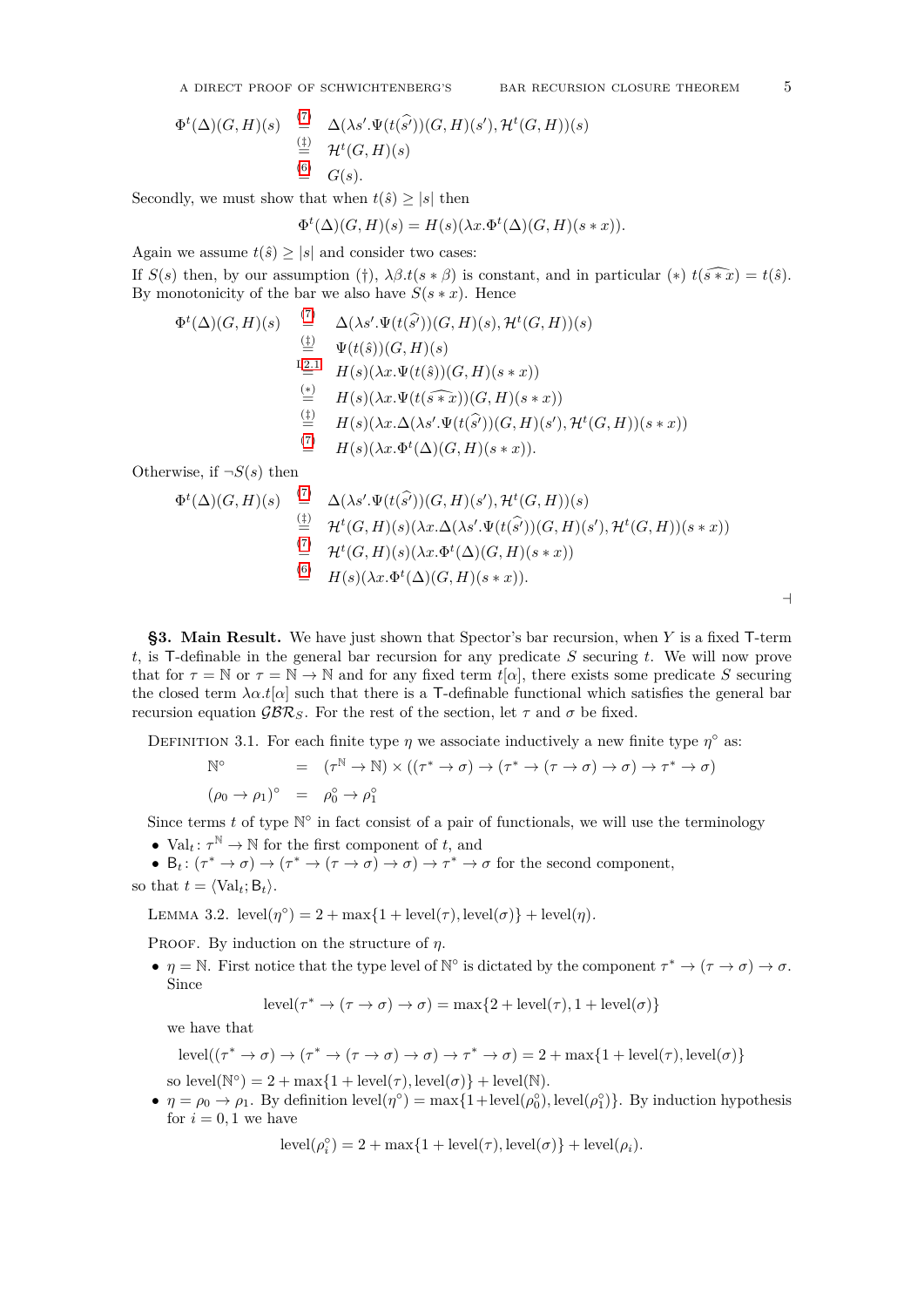Therefore

$$
level(\eta^{\circ}) = \max\{1 + level(\rho_0^{\circ}), level(\rho_1^{\circ})\}
$$
  
= 2 + max{1 + level(\tau), level(\sigma)} + max{1 + level(\rho\_0), level(\rho\_1)}  
= 2 + max{1 + level(\tau), level(\sigma)} + level(\eta).

**3.1. Translation (case**  $\tau = \mathbb{N}$ ). For the rest of this sub-section we shall also assume that  $\tau = \mathbb{N}$ , and that  $\alpha$  is a special variable of type  $\mathbb{N} \to \mathbb{N}$ . In Section [3.4](#page-9-0) we describe which small changes need to be made to treat the case  $\tau = \mathbb{N} \to \mathbb{N}$ . Moreover, we assume  $\sigma$  to be an arbitrary but fixed finite type.

Given a term  $t: \mathbb{N}$  with the special variable  $\alpha$  as the only free variable, our goal is to define a term  $t^{\circ}$ : N<sup>o</sup> in such a way that  $Val_{t^{\circ}} = \lambda \alpha.t$ , allowing us to evaluate *t* for concrete values of  $\alpha$ , and  $B_t$  will be such that  $\mathcal{GBR}_S(B_{t^{\circ}})$ , for some bar *S* which secures  $\lambda \alpha.t$ . For a term *t* of a higher-type we will define  $t^{\circ}$  in such a way that this property is preserved at ground type.

<span id="page-5-0"></span>DEFINITION 3.3. Let  $\Psi(k)$  be the T-term defined in the proof of Lemma [2.1](#page-2-3) (defining bar recursion in the special case when *Y* is the constant functional  $\lambda \alpha. k$ ). Assume a given mapping of variables  $x: \eta$  to variables  $x^{\circ}: \eta^{\circ}$ , and let  $\alpha$  be a special variable of type  $\mathbb{N} \to \tau$ , where in this section  $\tau$  is assume to be N. For any term *t*:  $\rho$  in system T, define  $t^{\circ}$ :  $\rho^{\circ}$  inductively as follows:

$$
0^{\circ} \stackrel{\text{def}}{=} \langle \lambda \alpha. 0; \lambda G, H. G \rangle
$$
  
\n
$$
\text{Succ}^{\circ} \stackrel{\text{def}}{=} \lambda x^{\mathbb{N}^{\circ}} \cdot \langle \lambda \alpha. \text{Succ}(\text{Val}_x(\alpha)); B_x \rangle
$$
  
\n
$$
\alpha^{\circ} \stackrel{\text{def}}{=} \lambda x^{\mathbb{N}^{\circ}} \cdot \langle \lambda \alpha. \alpha(\text{Val}_x(\alpha)); \lambda G, H. B_x(\lambda s'. \Psi(\text{Val}_x(\hat{s'}))(G, H)(s'), H) \rangle
$$
  
\n
$$
(x^{\eta})^{\circ} \stackrel{\text{def}}{=} x^{\circ}
$$
  
\n
$$
(\lambda x^{\eta} . t)^{\circ} \stackrel{\text{def}}{=} \lambda x^{\circ} . t^{\circ}
$$
  
\n
$$
(uv)^{\circ} \stackrel{\text{def}}{=} u^{\circ} v^{\circ}
$$
  
\n
$$
(\text{Rec}^{\eta})^{\circ} \stackrel{\text{def}}{=} \lambda a^{\eta^{\circ}}, F^{\mathbb{N}^{\circ} \to \eta^{\circ}} \cdot x^{\mathbb{N}^{\circ}}, v^{\rho^{\circ}} \cdot \langle \lambda \alpha. \text{Val}_{r[\text{Val}_x(\alpha)]}(\alpha); B \rangle
$$

where in the case of the Rec<sup>*n*</sup> we assume  $\eta = \rho \rightarrow \mathbb{N}$ , and  $r[n]$  and B are built from *a*, *F*, *x* and *v* as

- $r[n] \stackrel{\text{def}}{=} \text{Rec}^{\eta^{\circ}}(a, \lambda k^{\mathbb{N}} \cdot F(k^{\circ}))(n)(v)$
- B $(G, H)(s) \stackrel{\text{def}}{=} \mathsf{B}_x(\lambda s'.\mathsf{B}_{r[\text{Val}_x(\widehat{s'})]}(G, H)(s'), H)(s)$

using the abbreviation  $k^{\circ} \stackrel{\text{def}}{=} \langle \lambda \alpha. k; \lambda G, H. G \rangle$  in the definition of  $r[n]$ . If  $\eta = \mathbb{N}$  then we may omit  $\rho$  and the variable  $v^{\rho^{\circ}}$ , and should define  $r[n] \stackrel{\text{def}}{=} \text{Rec}^{\eta^{\circ}}(a, \lambda k^{\mathbb{N}} \cdot F(k^{\circ}))(n)$ .

Note that if  $t : \mathbb{N}$  has variables  $\alpha$  and  $x_1, \ldots, x_n$  free, then  $t^{\circ}$  will only have  $x_1^{\circ}, \ldots, x_n^{\circ}$  free.

**3.2. Verification.** We will now show that for any term  $t[\alpha]$ : N, the second component of  $(t[\alpha])^{\circ}$ , i.e. B(*t*[*α*])◦ , is a term in system T which defines a general bar recursion for some bar predicate *S* which secures  $\lambda \alpha.t[\alpha]$ .

<span id="page-5-1"></span>THEOREM 3.4  $(\mathbf{HA}^{\omega} + \mathbf{AC}_0)$ . Let  $\tau = \mathbb{N}$  and  $t : \mathbb{N}$  be a term of system  $\mathsf{T}$  with only  $\alpha^{\mathbb{N} \to \tau}$  as *free variable. Then there exists a bar S which secures*  $\lambda \alpha.t$  *such that*  $\mathcal{GBR}_S(\mathsf{B}_{t^{\circ}})$ *.* 

PROOF. Let  $\sim_{\rho} \subseteq \rho^{\circ} \times (\mathbb{N}^{\mathbb{N}} \to \rho)$  be the logical relation between terms of system T defined as:

$$
f^{\mathbb{N}^{\circ}} \sim_{\mathbb{N}} g^{\mathbb{N}^{\mathbb{N}} \to \mathbb{N}} \stackrel{\text{def}}{=} \text{Val}_{f} = g \land \exists S(S \text{ is a bar securing } g \text{ and } \mathcal{GBR}_{S}(B_{f}))
$$
  

$$
f^{\rho_{0}^{\circ} \to \rho_{1}^{\circ}} \sim_{\rho_{0} \to \rho_{1}} g^{\mathbb{N}^{\mathbb{N}} \to (\rho_{0} \to \rho_{1})} \stackrel{\text{def}}{=} \forall x^{\rho_{0}^{\circ}} \forall y^{\mathbb{N}^{\mathbb{N}} \to \rho_{0}} (x \sim_{\rho_{0}} y \Longrightarrow f(x) \sim_{\rho_{1}} \lambda \alpha. g(\alpha)(y\alpha))
$$

We prove that for any *t* with free variables  $\vec{x}$  and (possibly)  $\alpha$ ,  $(\lambda \vec{x}.t)$ <sup>o</sup> ~ $\rho$   $\lambda \alpha \lambda \vec{x}.t$  by structural induction over *t*, where  $\rho$  is the type of  $\lambda \vec{x}.t$ .

•  $t = 0$ . We need to show that

$$
0^{\circ} = \langle \lambda \alpha. 0; \lambda G, H, s. G(s) \rangle \sim_{\mathbb{N}} \lambda \alpha. 0.
$$

 $\rightarrow$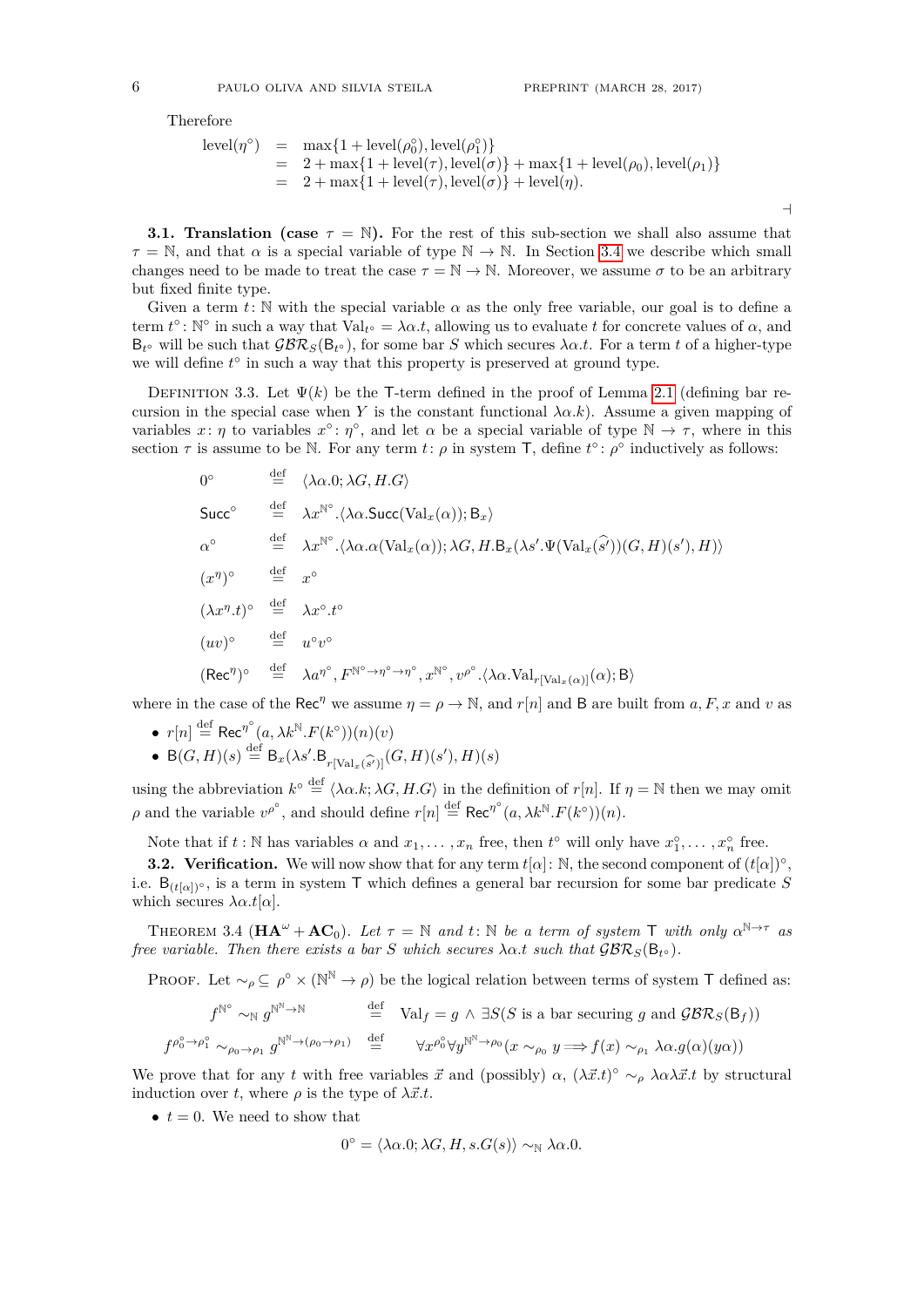Clearly we have Val<sub>0</sub><sup>o</sup> =  $\lambda \alpha.0$ . Let  $S(s) \stackrel{\text{def}}{=}$  true, which is a bar securing  $\lambda \alpha.0$ . Then, indeed we also have  $\mathcal{GBR}_S(\mathsf{B}_{0\circ})$  since

$$
\mathsf{B}_{0^{\circ}}(G,H)(s) = G(s).
$$

•  $t =$  Succ. Let us show that Succ<sup>°</sup>  $\sim_{\mathbb{N} \to \mathbb{N}} \lambda \alpha$ . Succ, i.e. for all  $x \colon \mathbb{N}^{\circ}$  and  $g^{\mathbb{N}^{\mathbb{N}} \to \mathbb{N}}$ 

$$
x \sim_{\mathbb{N}} g \implies \text{Succ}^{\circ}(x) \sim_{\mathbb{N}} \lambda \alpha. \text{Succ}(g\alpha)
$$

The premise ensures that  $Val_x = g$  and  $\mathcal{GBR}_{S_x}(\mathsf{B}_x)$  for some bar  $S_x$  securing g. Hence, assuming the premise, and unfolding the definition of Succ<sup>o</sup>, we need to show

$$
\langle \lambda \alpha. \textsf{Succ}(g\alpha); \mathsf{B}_x \rangle \sim_{\mathbb{N}} \lambda \alpha. \textsf{Succ}(g\alpha).
$$

The only non-trivial part is to observe that if  $S_x$  secures *g* then it also secures  $\lambda \alpha$ . Succ(*g* $\alpha$ ).

- $t = z^{\rho}$ . When *t* is simply a free-variable *z* we must show that  $(\lambda z.\overline{z})^{\circ} \sim_{\rho \to \rho} \lambda \alpha \lambda z.z$ . But this follows directly from the definition of  $\sim_{\rho \to \rho}$ , noticing that  $(\lambda z^{\rho}.z)^{\circ} \stackrel{\text{def}}{=} \lambda z^{\rho^{\circ}}.z$
- $t = \alpha$ . We need to show that  $\alpha^{\circ} \sim_{\mathbb{N} \to \mathbb{N}} \lambda \alpha \cdot \alpha$ , i.e. for all  $x^{\mathbb{N}^{\circ}}$  and  $g^{\mathbb{N}^{\mathbb{N}} \to \mathbb{N}}$

$$
x \sim_{\mathbb{N}} g \implies \alpha^{\circ}(x) \sim_{\mathbb{N}} \lambda \alpha. \alpha(g\alpha).
$$

Again, the premise  $x \sim_N g$  implies that  $Val_x = g$  and  $\mathcal{GBR}_{S_x}(\mathsf{B}_x)$ , for some bar  $S_x$  securing *g*. Hence, fix *x* and *g* such that  $x \sim_N g$ . Unfolding the definition of  $\alpha^{\circ}$ , we show

$$
\langle \lambda \alpha. \alpha(g\alpha); \lambda G, H, s. \mathsf{B}_{x}(\lambda s'.\Psi(g(\widehat{s'}))(G,H)(s'),H)(s) \rangle \sim_{\mathbb{N}} \lambda \alpha. \alpha(g\alpha)
$$

where  $\Psi(g(\widehat{s}'))(G, H)$  is the T-definition of BR<sup> $\tau, \sigma$ </sup>(*G, H,*  $\lambda \alpha. g(\widehat{s}')$ ) (cf. Lemma [2.1\)](#page-2-3). The first conjunct of the definition of  $\sim_N$  is trivially satisfied. Let

$$
S(s) \stackrel{\text{def}}{=} S_x(s) \land g\hat{s} < |s|.
$$

Since  $S_x(s)$  is a bar, and  $S_x$  secures g, it follows that  $S(s)$  is also a bar. Moreover, since  $S_x$ secures *g*, it also follows that *S* secures  $\lambda \alpha \cdot \alpha(g\alpha)$ . Using the hypothesis (†)  $\mathcal{GBR}_{S_x}(\mathsf{B}_x)$ , we need to show

$$
\mathcal{GBR}_S(\lambda G, H.B_x(\lambda s'.\Psi(g(\widehat{s'}))(G, H)(s'), H)).
$$

Fix *G, H* and *s*. Consider two cases:

If  $S(s)$  then  $S_x(s)$  and  $g\hat{s} < |s|$ . In this case we trivially have

$$
\mathsf{B}_{x}(\lambda s'.\Psi(g(\widehat{s'}))(G,H)(s'),H)(s) \stackrel{\text{(t)}}{=} \Psi(g(\widehat{s}))(G,H)(s) = G(s)
$$

If  $\neg S(s)$  then either  $\neg S_x(s)$  or  $g\hat{s} \geq |s|$ . We consider two cases:

If  $S_x(s)$  holds then  $g\hat{s} \geq |s|$ . Moreover,  $(\ddagger) g\hat{s} = g(\widehat{s*y})$  for any *y*, since  $S_x$  secures *g*. By monotonicity of  $S_x$  we also have  $S_x(s * y)$  for any *y*. Hence

$$
B_x(\lambda s'.\Psi(g(\widehat{s'}))(G,H)(s'),H)(s) \stackrel{(\dagger)}{=} \Psi(g(\widehat{s}))(G,H)(s)
$$
  
\n
$$
= H(s)(\lambda y.\Psi(g(\widehat{s}))(G,H)(s*y))
$$
  
\n
$$
\stackrel{(\dagger)}{=} H(s)(\lambda y.\Psi(g(\widehat{s*y}))(G,H)(s*y))
$$
  
\n
$$
\stackrel{(\dagger)}{=} H(s)(\lambda y.B_x(\lambda s'.\Psi(g(\widehat{s'}))(G,H)(s'),H)(s*y))
$$

If  $\neg S_x(s)$  then

$$
B_x(\lambda s'.\Psi(g(\widehat{s'}))(G,H)(s'),H)(s) \stackrel{(\dagger)}{=} H(s)(\lambda y.B_x(\lambda s'.\Psi(g(\widehat{s'}))(G,H)(s'),H)(s*y))
$$

- $t = \lambda x^{\rho}.u$ . Trivial by induction hypothesis.
- $t = u^{\rho \to \tau} v^{\rho}$ . For simplicity let us assume *u* has free-variables  $x_1^{\sigma_1}$  and  $x_2^{\sigma_2}$  and *v* has freevariables  $x_2^{\sigma_2}$  and  $x_3^{\sigma_3}$ , which is enough to illustrate how the difference in the set of freevariables of *u* and *v* is handled. We must show that

$$
(\lambda x_1, x_2, x_3.uv)^{\circ} \sim_{(\sigma_1 \times \sigma_2 \times \sigma_3) \to \tau} \lambda \alpha \lambda x_1, x_2, x_3.uv.
$$

By the definition of  $(·)°$  this is

$$
\lambda x_1^{\circ}, x_2^{\circ}, x_3^{\circ}.u^{\circ}v^{\circ} \sim_{(\sigma_1 \times \sigma_2 \times \sigma_3) \to \tau} \lambda \alpha \lambda x_1, x_2, x_3.uv
$$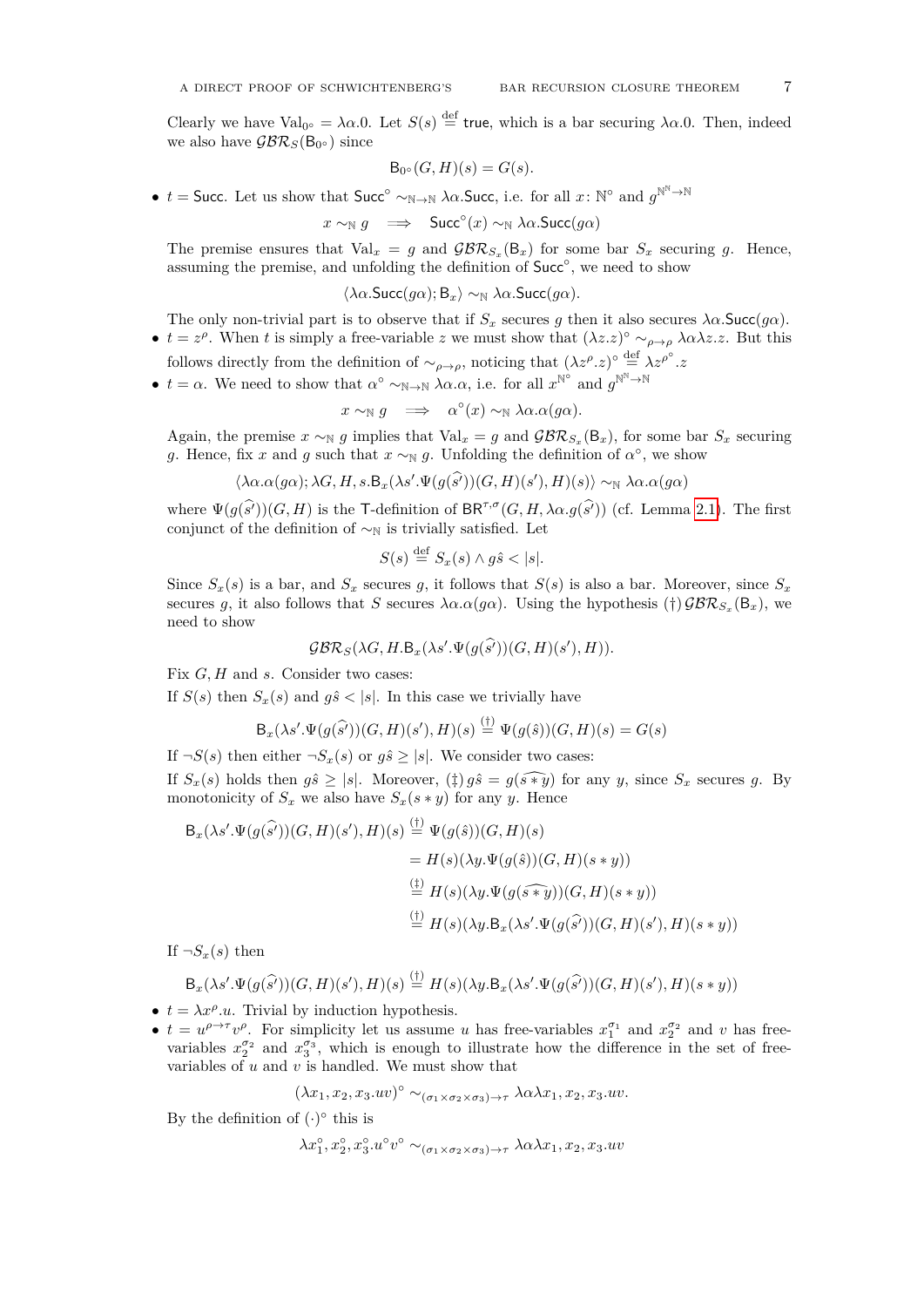By induction hypothesis we have  $\lambda x_1^{\circ}, x_2^{\circ} \cdot u^{\circ} \sim_{(\sigma_1 \times \sigma_2) \to (\rho \to \tau)} \lambda \alpha, x_1, x_2, u$ , i.e. for all  $x_1^{\circ}, \tilde{x}_1^{\mathbb{N}^{\mathbb{N}} \to \sigma_1}$ ,  $x_2^{\circ}, \tilde{x}_2^{\mathbb{N}^{\mathbb{N}} \to \sigma_2}$  and  $y^{\circ}, \tilde{y}^{\mathbb{N}^{\mathbb{N}} \to \rho}$ 

$$
x_1^{\circ} \sim_{\sigma_1} \tilde{x}_1 \wedge x_2^{\circ} \sim_{\sigma_2} \tilde{x}_2 \wedge y^{\circ} \sim_{\rho} \tilde{y} \implies u^{\circ} y^{\circ} \sim_{\tau} \lambda \alpha.u[\tilde{x}_1 \alpha/x_1][\tilde{x}_2 \alpha/x_2](\tilde{y} \alpha),
$$
  
and  $\lambda x_2^{\circ}, x_3^{\circ}, v^{\circ} \sim_{(\sigma_2 \times \sigma_3) \to \rho} \lambda \alpha, x_2, x_3. v$ , i.e. for all  $x_2^{\circ}, \tilde{x}_2^{\mathbb{N}^{\mathbb{N}} \to \sigma_2}, x_3^{\circ}$  and  $\tilde{x}_2^{\mathbb{N}^{\mathbb{N}} \to \sigma_3}$ 

2

$$
x_2^{\circ} \sim_{\sigma_2} \tilde{x}_2 \wedge x_3^{\circ} \sim_{\sigma_3} \tilde{x}_3 \Longrightarrow v^{\circ} \sim_{\rho} \lambda \alpha . v[\tilde{x}_2 \alpha / x_2][\tilde{x}_3 \alpha / x_3].
$$

Therefore given for any  $j \in \{1, 2, 3\}$   $x_j^{\circ}$  and  $\tilde{x}_j^{\mathbb{N}^{\mathbb{N}} \to \sigma_j}$  such that  $x_j \sim_{\sigma_j} \tilde{x}_j$ , we have  $v^{\circ}$  ∼<sub>ρ</sub> λα. $v[\tilde{x}_2α/x_2][\tilde{x}_3α/x_3]$ 

which we can plug into the first induction hypothesis to obtain

$$
u^{\circ}v^{\circ} \sim_{\tau} \lambda \alpha.u[\tilde{x}_1 \alpha/x_1][\tilde{x}_2 \alpha/x_2](v[\tilde{x}_2 \alpha/x_2][\tilde{x}_3 \alpha/x_3]))
$$
  
=  $(\lambda \alpha \lambda x_1, x_2, x_3.uv)(\alpha)(\tilde{x}_1 \alpha)(\tilde{x}_2 \alpha)(\tilde{x}_3 \alpha).$ 

•  $t = \text{Rec}^{\eta}$ . Without loss of generality we can assume that the recursor has type  $\eta = \rho \to \mathbb{N}$ for some type  $\rho$ . It is easy to check that  $k^{\circ} \sim_{\mathbb{N}} \lambda \alpha.k$ , for any variable  $k: \mathbb{N}$ , where  $k^{\circ}$  is the abbreviation introduced at the end of Definition [3.3.](#page-5-0)

Assume  $x \sim_{\mathbb{N}} g$ ,  $a \sim_{\eta} A$ ,  $F \sim_{\mathbb{N}\to\eta\to\eta} \psi$ ,  $v \sim_{\rho} V$ . We must show that

$$
(\text{Rec}^{\eta})^{\circ}(a, F)(x)(v) \sim_{\mathbb{N}} \lambda \alpha \cdot \text{Rec}^{\eta}(A\alpha, \psi\alpha)(g\alpha)(V\alpha).
$$

Or, unfolding the definition of  $(Rec<sup>η</sup>)<sup>°</sup>$ , that

$$
\langle \lambda\alpha.\textnormal{Val}_{r[\textnormal{Val}_{x}(\alpha)]}(\alpha); \textnormal{B}\rangle \sim_{\mathbb{N}} \lambda\alpha.\textnormal{Rec}^{\eta}(A\alpha,\psi\alpha)(g\alpha)(V\alpha)
$$

where  $r[n]$  and B are as in Definition [3.3.](#page-5-0) Again we note that the premise  $x \sim_N g$  implies that  $\text{Val}_x = g$  and  $(\dagger)$   $\mathcal{GBR}_{S_x}(\mathsf{B}_x)$ , for a bar  $S_x$  securing g.

**Claim 1**. For all  $n^{\mathbb{N}}$ , Rec<sup>*n*</sup><sup>°</sup> $(a, \lambda k^{\mathbb{N}} \cdot F(k^{\circ}))(n) \sim_{\eta} \lambda \alpha$ .Rec<sup>*n*</sup> $(A\alpha, \psi\alpha)(n)$ .

**Proof.** By induction on *n*. If  $n = 0$ , since  $a \sim_{\eta} A$ , then

$$
\operatorname{Rec}^{\eta^{\circ}}(a, \lambda k^{\mathbb{N}}. F(k^{\circ}))(0) \stackrel{\text{def}}{=} a \sim_{\eta} A \stackrel{\text{def}}{=} \lambda \alpha. \operatorname{Rec}^{\eta}(A\alpha, \psi\alpha)(0).
$$

For  $n > 0$ , by induction hypothesis we have,

$$
\text{Rec}^{\eta^{\circ}}(a, \lambda k^{\mathbb{N}}. F(k^{\circ}))(n-1) \sim_{\eta} \lambda \alpha. \text{Rec}^{\eta}(A\alpha, \psi\alpha)(n-1)
$$

Since  $F \sim_{\mathbb{N} \to \eta \to \eta} \psi$  and  $(n-1)^\circ \sim_{\mathbb{N}} \lambda \alpha.n-1$ , we have that for all  $b \sim_n B$ 

$$
F((n-1)^{\circ},b) \sim_{\eta} \lambda \alpha.\psi(\alpha)(n-1,B\alpha).
$$

Hence:

$$
\operatorname{Rec}^{\eta^{\circ}}(a, \lambda k^{\mathbb{N}} \cdot F(k^{\circ}))(n) \stackrel{\text{def}}{=} F((n-1)^{\circ}, \operatorname{Rec}^{\eta^{\circ}}(a, \lambda k^{\mathbb{N}} \cdot F(k^{\circ}))(n-1)
$$

$$
\sim_{\eta} \lambda \alpha \cdot \psi(\alpha)(n-1, \operatorname{Rec}^{\eta}(A\alpha, \psi\alpha)(n-1))
$$

$$
\stackrel{\text{def}}{=} \lambda \alpha \cdot \operatorname{Rec}^{\eta}(A\alpha, \psi\alpha)(n).
$$

This concludes the proof of the first claim.

**Claim 2**. For all *n* N

$$
r[n] \sim_{\mathbb{N}} \lambda \alpha \cdot \text{Rec}^{\eta}(A\alpha, \psi\alpha)(n)(V\alpha).
$$

**Proof.** Immediate from Claim 1 and the assumption  $v \sim_{\rho} V$ . Claim 2 in particular implies (by the definition of  $\sim_N$ ) that for all  $n^N$ 

$$
Val_{r[n]}(\alpha) = \text{Rec}(A\alpha, \psi\alpha)(n)(V\alpha)
$$

and  $(\frac{4}{7})$  GBR<sub>S</sub>(B<sub>r[*n*]</sub>), for some bar *S* securing  $\lambda \alpha$ . Rec<sup>*n*</sup>( $A\alpha$ ,  $\psi \alpha$ )(*n*)( $V\alpha$ ). By countable choice **AC**<sub>0</sub> we have a sequence of bars  $(S_n)_{n \in \mathbb{N}}$ . Taking  $n = g\alpha$  we have

 $(i)$  Val<sub>*r*[*gα*]( $\alpha$ ) = Rec<sup>*n*</sup>(*Aα*,  $\psi \alpha$ )( $g \alpha$ )(*Vα*)</sub>

Let  $S(s) \stackrel{\text{def}}{=} S_x(s) \wedge S_{g\hat{s}}(s)$ . We also have that

(*ii*) *S* is a bar securing  $\lambda \alpha$ .Rec<sup>*n*</sup>( $A\alpha$ ,  $\psi \alpha$ )( $g\alpha$ )( $V\alpha$ )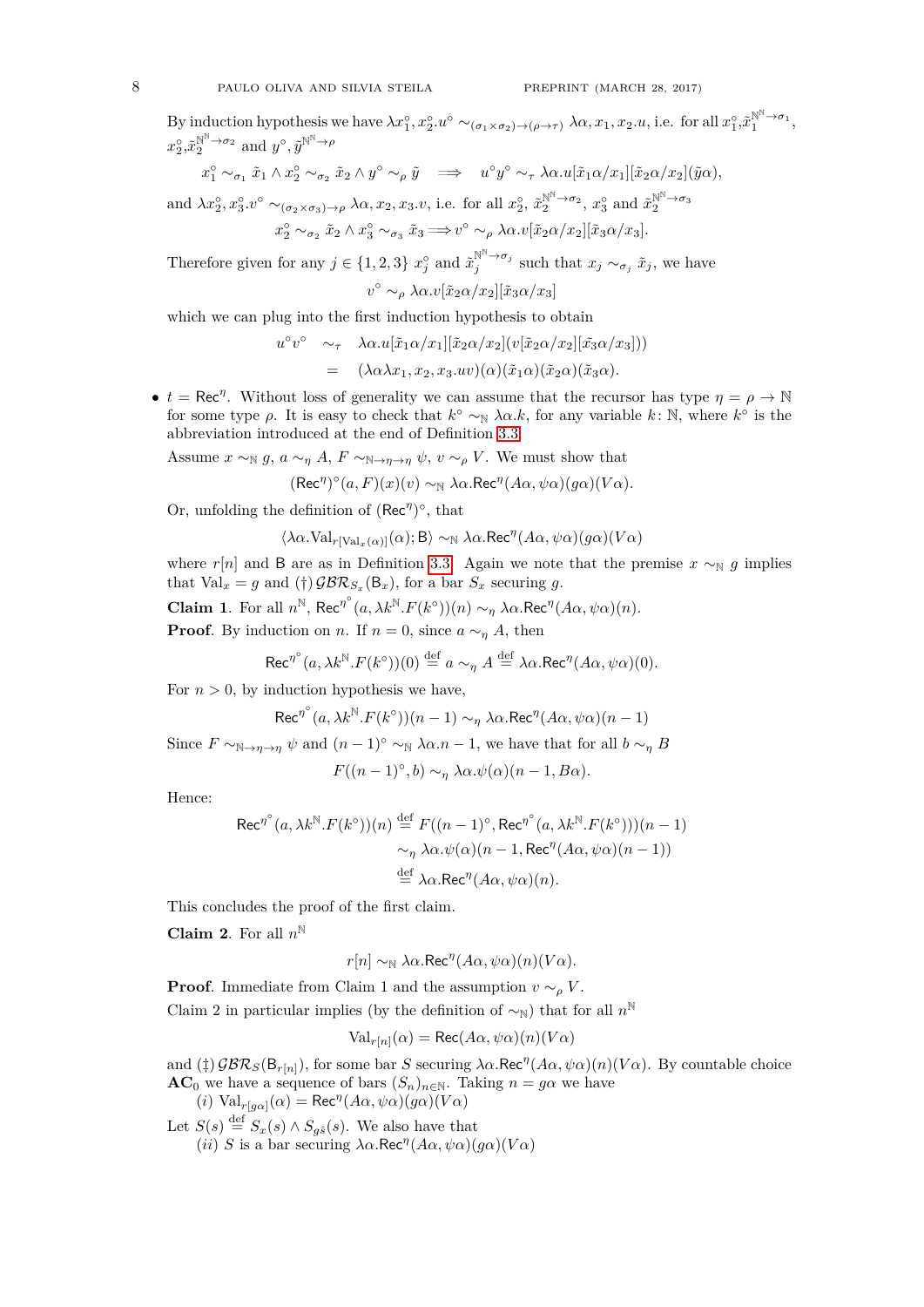Indeed, since  $S(s)$  implies that both *g* and  $\lambda \alpha$ . Rec<sup>*n*</sup>( $A\alpha$ ,  $\psi \alpha$ )( $g\hat{s}$ )( $V\alpha$ ) are secure, which implies that  $\lambda \alpha$ .Rec<sup>*n*</sup>( $A\alpha$ ,  $\psi \alpha$ )( $g\alpha$ )( $V\alpha$ ) is secure.

**Claim 3.**  $GBR_S(\lambda G, H B_x(\lambda s'.B_{r[g(\widehat{s'})]}(G, H)(s'), H)).$ <br>**Proof** Fin *G*, *H* and a We consider two second

**Proof**. Fix *G, H* and *s*. We consider two cases:

If  $S(s)$ , then  $S_x(s)$  and  $S_{g\hat{s}}(s)$  also hold. Hence,

$$
\mathsf{B}_{x}(\lambda s' \cdot \mathsf{B}_{r[g(\widehat{s'})]}(G,H)(s'),H)(s) \stackrel{\text{(t)}}{=} \mathsf{B}_{r[g(\widehat{s})]}(G,H)(s)
$$
  

$$
\stackrel{\text{(t)}}{=} G(s).
$$

If  $\neg S(s)$ , then either  $\neg S_x(s)$  or  $\neg S_{g\hat{s}}(s)$ . We consider two cases:

If  $S_x(s)$  then  $\neg S_{g\hat{s}}(s)$ . Then, using that  $S_x(s)$  implies both  $(*) g\hat{s} = g(\widehat{s \ast w})$  and  $(**) S_x(s \ast w)$ ,

$$
\begin{array}{llll} \mathsf{B}_{x}(\lambda s'.\mathsf{B}_{r[g(\widehat{s'})]}(G,H)(s'),H)(s)&\stackrel{(\dagger)}{=} &\mathsf{B}_{r[g(\widehat{s})]}(G,H)(s))\\ &\stackrel{(\dagger)}{=} &H(s,\lambda w.\mathsf{B}_{r[g(\widehat{s})]}(G,H)(s*w))\\ &\stackrel{(\ast)}{=} &H(s,\lambda w.\mathsf{B}_{r[g(\widehat{s*\widehat{w})}]}(G,H)(s*w))\\ &\stackrel{(\dagger,\ast\ast)}{=} &H(s,\lambda w.\mathsf{B}_{x}(\lambda s'.\mathsf{B}_{r[g(\widehat{s'})]}(G,H)(s'),H)(s*w)). \end{array}
$$

Finally, if  $\neg S_x(s)$  then the result follows directly by (†).

By combining Theorems [2.4](#page-3-2) and [3.4](#page-5-1) we obtain:

 $\overline{a}$ 

<span id="page-8-0"></span>COROLLARY 3.5  $(HA^{\omega})$ . Let  $\tau = \mathbb{N}$  and  $t : \mathbb{N}$  be a T-term with only  $\alpha : \tau^{\mathbb{N}}$  as free variable. Then  $\mathcal{BR}(\Phi^t(B_{t_o}), Y = t)$ . Moreover, if  $t \in \mathsf{T}_i$  then  $\Phi^t(B_{t_o}) \in \mathsf{T}_j$ , where  $j = 2 + \max\{1, \text{level}(\sigma)\} + i$ .

PROOF. By Theorem [3.4,](#page-5-1) we have  $\mathcal{GBR}_S(B_{t^{\circ}})$  for a bar predicate *S* securing  $\lambda \alpha.t[\alpha]$ . By Theorem [2.4](#page-3-2) it then follows that  $\mathcal{BR}(\Phi^t(\mathsf{B}_{t\circ}), Y = t)$ . It remains to notice that if *t* uses a recursor of type *η* then *t*<sup>°</sup> uses a recursor of type *η*<sup>°</sup>. Hence, if  $i = \text{level}(\eta)$ , by Lemma [3.2](#page-4-1) we have that  $\text{level}(\eta^{\circ}) = 2 + \max\{1 + \text{level}(\tau), \text{level}(\sigma)\} + \text{level}(\eta)$ . Since  $\text{level}(\tau) = 0$  and  $\text{level}(\eta) = i$  we are done. Although we have used countable choice  $AC_0$  in the proof of Theorem [3.4,](#page-5-1) by modified realizability we can eliminate it here since this corollary is purely universal, so the verification proof that  $\Phi^t(B_{t^{\circ}})$  is a T-definition of bar recursion for  $Y = t$  can actually be carried out within  $HA^{\omega}$ . . A construction of the construction of the construction of the construction of the construction of the construction of the construction of the construction of the construction of the construction of the construction of th

*Remark* 3.6*.* Note that our construction is parametric in *G* and *H*, in the sense that we do not require *G* and *H* to be T-definable. But once we consider concrete T terms  $Y, G$  and  $H$ , we get as a corollary Schwichtenberg's result that the functional  $\lambda s \cdot BR(G, H, Y)(s)$  is also T-definable. Unfortunately our construction might not give the "optimal" T-definition of  $\lambda s \cdot BR(G, H, Y)(s)$ . Indeed, when *Y*, *G* and *H* are in  $\mathsf{T}_0$  we obtain a definition of  $\lambda s \cdot BR(G, H, Y)(s)$  in  $\mathsf{T}_3$ . Howard's analysis [5] suggests that in such cases a definition  $\lambda s \cdot BR(G, H, Y)(s)$  already in  $T_1$  exists. This seems to be the price we need to pay for having a more general construction that works uniformly in *G* and *H*.

*Remark* 3.7*.* Our original motivation for this work started with our bar-recursive bound [1] for the Termination Theorem by Podelski and Rybalchenko [9]. The Termination Theorem characterizes the termination of transition-based programs as a properties of well-founded relations. Its classical proof requires Ramsey's Theorem for pairs [10]. By using Schwichtenberg's result, we proved that under certain hypotheses our bound is in system T. By applying the main construction from this paper we can obtain explicit constructions of the bounds in system T.

**3.3. Illustrative Example.** Corollary [3.5](#page-8-0) is a generalization of the result obtained by Schwichtenberg in [12], but note that our construction is much more explicit, and one we can easily replace bar recursive definitions by their equivalent system T ones (under the conditions of Schwichtenberg's result).

Let us go back to the example alluded to in the introduction, i.e. Spector's bar recursion for  $t[\alpha] = \text{Rec}^{\mathbb{N}}(0, \lambda k.\alpha)(\alpha(0)),$  where  $\lambda k.\alpha$  is ignoring the first argument *k* so that

$$
t[\alpha] = \alpha(\alpha(\dots(\alpha(0))\dots)
$$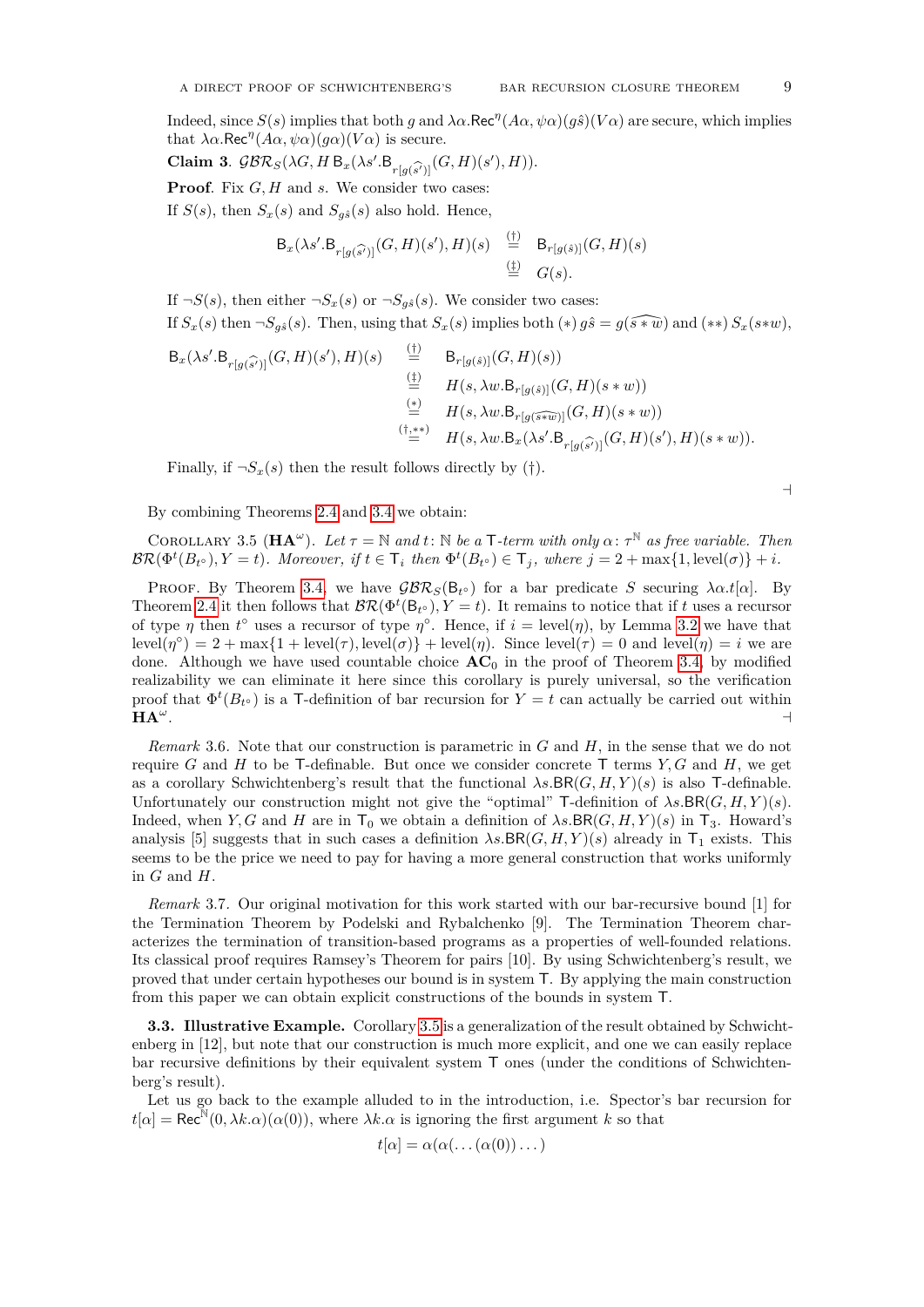with  $\alpha(0)$  applications of  $\alpha$ . In order to work out the T-definition of the bar recursive functional  $\lambda G, H, s.$ BR<sup>N,N</sup> $(G, H, \lambda \alpha.t[\alpha])(s)$  we first calculate  $B_{t^{\circ}},$ 

$$
\mathsf{B}_{(t[\alpha])^\circ}(G,H)(s)=\mathsf{B}_{(\alpha(0))^\circ}(\lambda s'.\mathsf{B}_{r[\operatorname{Val}_{(\alpha(0))^\circ}(\widehat{s'})]}(G,H)(s'),H)(s)=\mathsf{B}_{(\alpha(0))^\circ}(\lambda s'.\mathsf{B}_{r[\widehat{s'}(0)]}(G,H)(s'),H)(s)
$$

where  $r[n] = \text{Rec}^{\mathbb{N}^{\circ}}(0^{\circ}, \lambda k. \alpha^{\circ})(n)$ . By Corollary [3.5,](#page-8-0)  $\mathcal{GBR}_{S}(\mathsf{B}_{(t[\alpha])^{\circ}})$  for some bar *S* which secures  $\lambda \alpha.t[\alpha]$ . Hence,  $BR^{\mathbb{N},\mathbb{N}}(G,H,\lambda \alpha.t[\alpha])$  can be T-defined as

 $\textsf{BR}^{\mathbb{N},\mathbb{N}}(G,H,\lambda\alpha.t[\alpha]) = \Phi^{\lambda\alpha.t[\alpha]}(\lambda G,H.\mathsf{B}_{t^{\circ}}(G,H))(G,H)$ 

with  $\Phi^{\lambda \alpha. t[\alpha]}$  as in the proof of Theorem [2.4,](#page-3-2) i.e.

$$
\text{BR}^{\mathbb{N},\mathbb{N}}(G,H,\lambda\alpha.t[\alpha])=\mathsf{B}_{t^{\circ}}(\lambda s'.\Psi(t[\widehat{s}'])(G,H)(s'),\mathcal{H}^{\lambda\alpha.t[\alpha]}(G,H))
$$

where

$$
\mathcal{H}^Y(G,H)(s)(f^{\mathbb{N}\to\mathbb{N}}) \stackrel{\text{def}}{=} \begin{cases} G(s) & \text{if } Y(\hat{s}) < |s| \\ H(s)(f) & \text{otherwise.} \end{cases}
$$

<span id="page-9-0"></span>**3.4. The Case**  $\tau = \mathbb{N} \to \mathbb{N}$ . We now discuss how to extend the construction given in Definition [3.3,](#page-5-0) and the proof of Theorem [3.4,](#page-5-1) so that Corollary [3.5](#page-8-0) also holds when  $\tau = \mathbb{N} \to \mathbb{N}$ . In this case *α* has type N → (N → N). First, in Definition [3.3,](#page-5-0) when *τ* = N → N we modify the definition of  $\alpha^{\circ}$  as

$$
\alpha^{\circ} \stackrel{\text{def}}{=} \lambda x^{\mathbb{N}^{\circ}} y^{\mathbb{N}^{\circ}}.\langle \text{Val}; \mathsf{B} \rangle
$$

where

• Val(
$$
\alpha
$$
)  $\stackrel{\text{def}}{=} \alpha(\text{Val}_x(\alpha))(\text{Val}_y(\alpha)),$ 

•  $B(G, H)(s) \stackrel{\text{def}}{=} B_y(B_x(\lambda s'.\Psi(\max\left\{\text{Val}_x(\widehat{s}'), \text{Val}_y(\widehat{s'})\right\})(G, H)(s'), H), H)(s).$ 

We also need to modify the proof of Theorem [3.4](#page-5-1) in the place where the case  $\alpha$  is treated. Let *x*<sup>○</sup> ∼ *g* and *y*<sup>○</sup> ∼ *h*. This implies that (†)  $\mathcal{GBR}_{S_x}(\mathsf{B}_x)$  for a bar  $S_x$  securing *g*, and (‡)  $\mathcal{GBR}_{S_y}(\mathsf{B}_y)$ for a bar  $S_y$  securing  $h$ . Define the predicate:

$$
S(s) \stackrel{\text{def}}{=} S_x(s) \wedge S_y(s) \wedge \max \{ \text{Val}_x(\hat{s}), \text{Val}_y(\hat{s}) \} < |s|.
$$

That  $S(s)$  is a bar follows directly from the assumptions that  $S<sub>x</sub>$  and  $S<sub>y</sub>$  are bars. We show that  $\mathcal{GBR}_S(B)$ . Consider two cases:

If  $S(s)$  holds, then  $S_x(s) \wedge S_y(s) \wedge \max\{g(\hat{s}),h(\hat{s})\} < |s|$ . In this case we trivially have

$$
B(G, H)(s) \stackrel{\text{(1)}}{=} B_x(\lambda s'.\Psi(\max\left\{g(\hat{s}'), h(\hat{s'})\right\})(G, H)(s'), H)(s)
$$
  

$$
\stackrel{\text{(1)}}{=} \Psi(\max\left\{g(\hat{s}), h(\hat{s})\right\})(G, H)(s)
$$
  

$$
= G(s).
$$

If  $\neg S(s)$  holds, we consider three cases: If  $\neg S_y(s)$  then

$$
B(G, H)(s) \stackrel{\text{def}}{=} B_y(B_x(\lambda s'.\Psi(\max\left\{g(\widehat{s'}), h(\widehat{s'})\right\})(G, H)(s'), H), H)(s)
$$
  

$$
\stackrel{\text{(1)}}{=} H(s)(\lambda z.B_y(B_x(\lambda s'.\Psi(\max\left\{g(\widehat{s'}), h(\widehat{s'})\right\})(G, H)(s'), H), H)(s * z))
$$
  

$$
\stackrel{\text{def}}{=} H(s)(\lambda z.B(G, H)(s * z)).
$$

If  $S_y(s)$  but  $\neg S_x(s)$  then, by monotonicity we have also  $S_y(s * z)$  for every *z*. Thus:

$$
B(G)(s) \stackrel{\text{def}}{=} B_y(B_x(\lambda s'.\Psi(\max\left\{g(\hat{s}'),h(\hat{s}')\right\})(G,H)(s'),H),H)(s)
$$
  

$$
\stackrel{\text{(i)}}{=} B_x(\lambda s'.\Psi(\max\left\{g(\hat{s}'),h(\hat{s}')\right\})(G,H)(s'),H)(s)
$$
  

$$
\stackrel{\text{(i)}}{=} H(s)(\lambda z.B_x(\lambda s'.\Psi(\max\left\{g(\hat{s}'),h(\hat{s}')\right\})(G,H)(s'),H)(s * z))
$$
  

$$
\stackrel{\text{(i)}}{=} H(s)(\lambda z.B_y(B_x(\lambda s'.\Psi(\max\left\{g(\hat{s}'),h(\hat{s}')\right\})(G,H)(s'),H),H)(s * z))
$$
  

$$
\stackrel{\text{def}}{=} H(s)(\lambda z.B(G,H)(s * z)).
$$